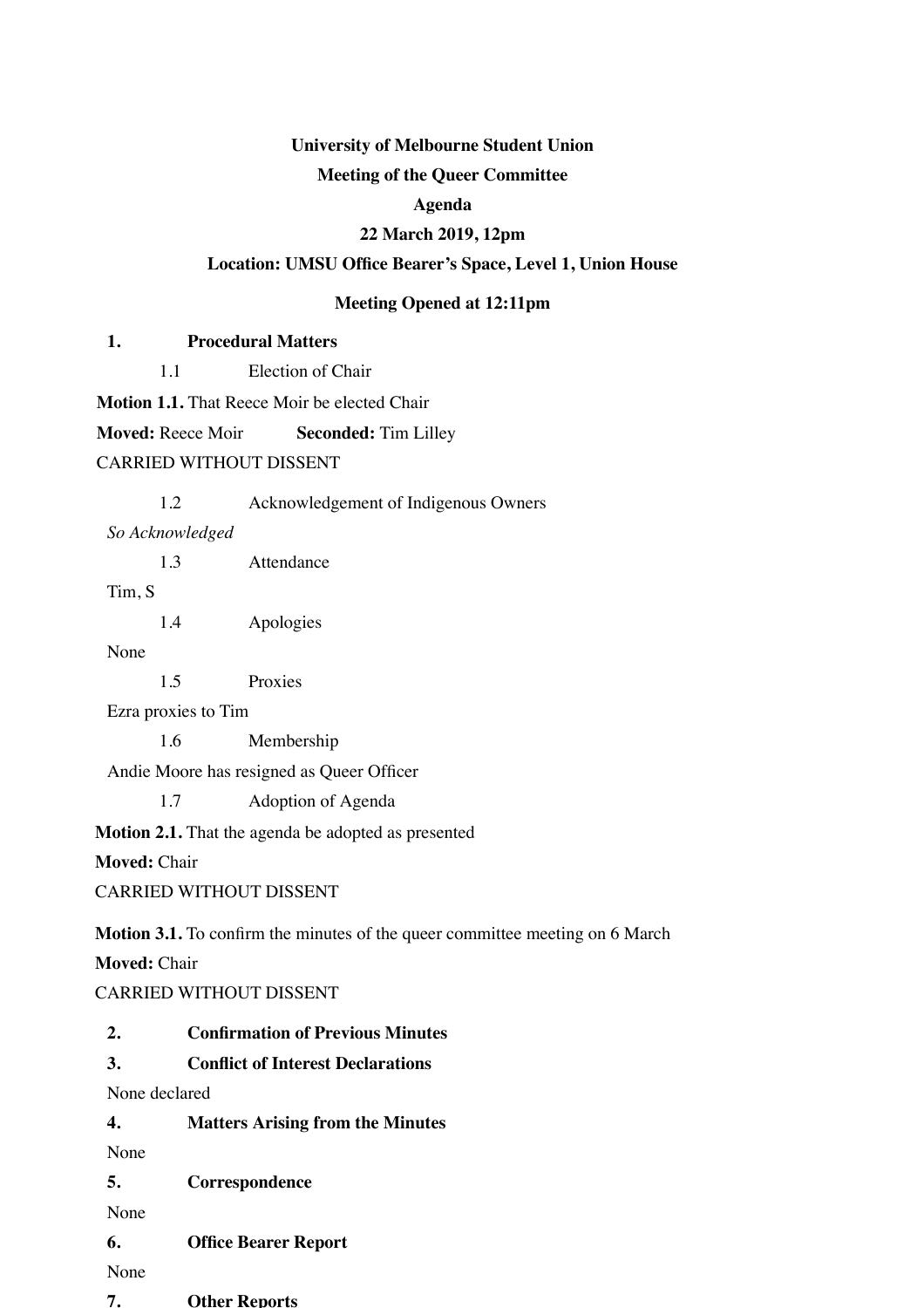None

### **7. Other Reports**

None

### **8. Operational Business**

**Motion 8.1.** To endorse appointment Andie Moore and Raph Canty as Queer office bearers.

**Mover:** Chair (Reece Moir)

**CARRIED WITHOUT DISSENT**

**Procedural motion:** To move the chair to Andie Moore **Mover:** Chair (Reece Moir) **CARRIED WITHOUT DISSENT**

### **9. Motions on Notice**

Andie explained that they would like to buy more bio cups, as the Queer Space had run out.

**Motion 9.1.** To approve up to \$100 from the Queer Space Maintenance budget line to spend on more cups for the Queer Space.

### **Mover: Chair CARRIED WITHOUT DISSENT**

Andie explained that the rug in the Queer space is dirty and a bigger rug from IKEA or Spotlight would suit the room. A larger table is also being sourced from the University for the room.

**Motion 9.2.** To approve up to \$60 from the Queer Space Maintenance budget line to spend on a new rug for the Queer Space.

# **Mover:** Chair **CARRIED WITHOUT DISSENT**

Andie explained that this money is being moved from the Special Events and Projects and that Food Co-op is a good space to hold the event. They asked for \$20 each time the space is used and the Co-op a good initiative to support.

**Motion 9.3.** To approve up to \$220 from the Special Events and Projects budget line to spend on catering for the Queer Political Action Collective.

**Mover:** Chair

# **CARRIED WITHOUT DISSENT**

Andie explained that the Queer Space is too warm, creating accessibility issues for people who cannot tolerate high temperatures, and that the current fan is rather weak, and the windows do not open that far. Air conditioning for the room is not financially feasible, but a strong fan would go a long way to cooling the room.

**Motion 9.4.** To approve up to \$50 from the Queer Space Maintenance budget line to spend on a fan for the Queer Space.

**Mover:** Chair **CARRIED WITHOUT DISSENT**

Andie explained that the special tea initiative is going very well. More T2 tea will be needed to continue it, costing \$7-8 per box. Andie explained that each box contains 100 grams of tea, so 30 cups can be made from each box.